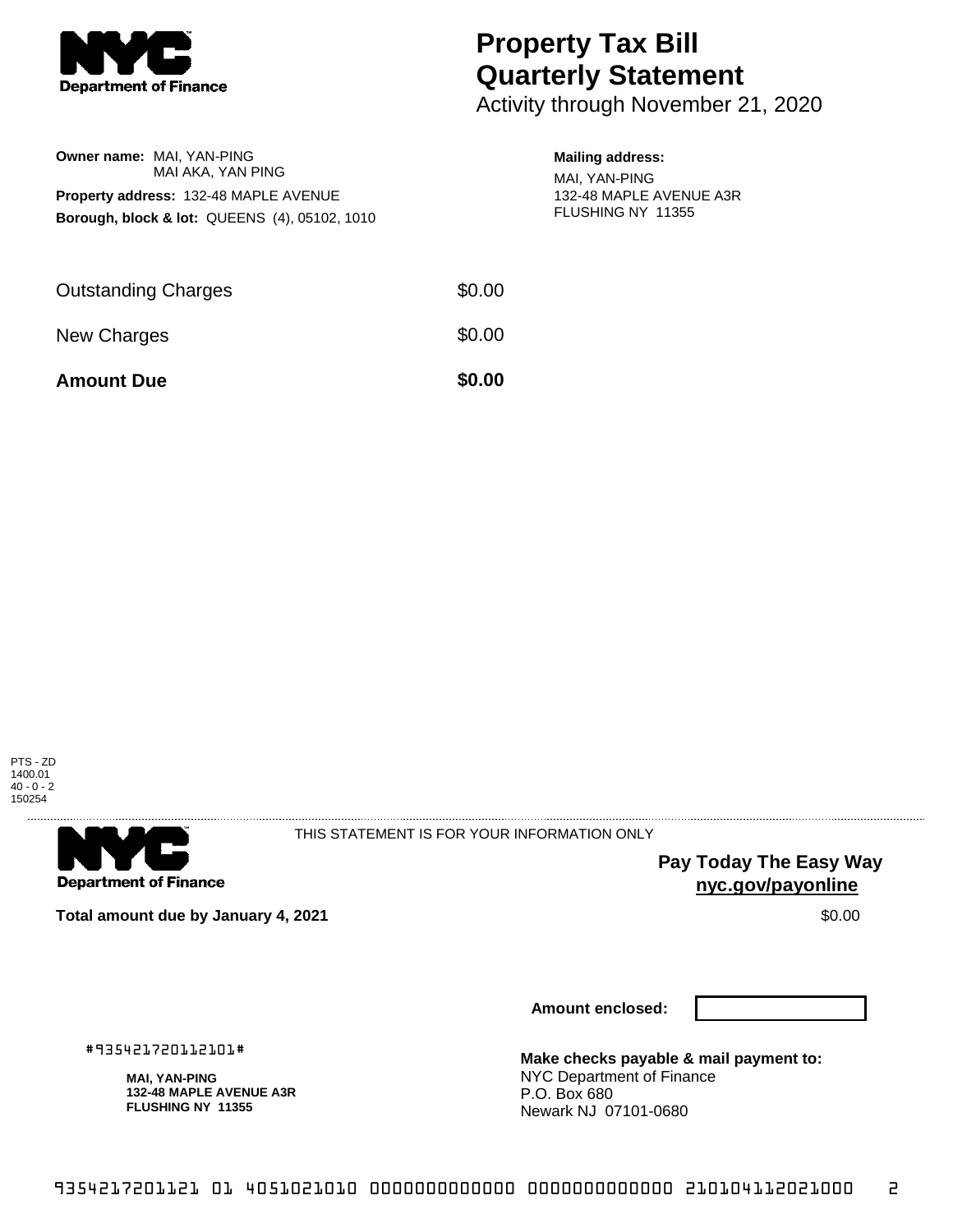

| <b>Previous Charges</b>                                             |                      |                 | Amount                          |
|---------------------------------------------------------------------|----------------------|-----------------|---------------------------------|
| Total previous charges including interest and payments              |                      |                 | \$0.00                          |
| <b>Current Charges</b>                                              | <b>Activity Date</b> | <b>Due Date</b> | Amount                          |
| Finance-Property Tax<br><b>Adopted Tax Rate</b><br>Payment Adjusted | 01/01/2021           | 01/01/2021      | \$0.00<br>$$ -25.44$<br>\$25.44 |
| <b>Total current charges</b>                                        |                      |                 | \$0.00                          |
| <b>Tax Year Charges Remaining</b>                                   | <b>Activity Date</b> | Due Date        | <b>Amount</b>                   |
| Finance-Property Tax<br>Adopted Tax Rate                            |                      | 04/01/2021      | \$0.00<br>$$ -25.44$            |
| <b>Early Payment Discount</b><br>Payment Adjusted                   | 01/01/2021           | 04/01/2021      | \$0.25<br>\$25.19               |
| Total tax year charges remaining                                    |                      |                 | \$0.00                          |
| <b>Overpayments/Credits</b>                                         | <b>Activity Date</b> | Due Date        | <b>Amount</b>                   |
| <b>Credit Balance</b>                                               |                      | 07/01/2020      | $$-50.63$                       |
| Total overpayments/credits remaining on account                     |                      |                 | \$50.63                         |

You must apply for a refund or a transfer of credits resulting from overpayments within six years of the date of **the overpayment or credit. Please note that overpayments and credits are automatically applied to unpaid taxes.**

## **Home banking payment instructions:**

- 1. **Log** into your bank or online bill pay website.
- 2. **Add** the new payee: NYC DOF Property Tax. Enter your account number, which is your boro, block and lot, as it appears here: 4-05102-1010 . You may also need to enter the address for the Department of Finance. The address is P.O. Box 680, Newark NJ 07101-0680.
- 3. **Schedule** your online payment using your checking or savings account.

## **Did Your Mailing Address Change?** If so, please visit us at **nyc.gov/changemailingaddress** or call **311.**

When you provide a check as payment, you authorize us either to use information from your check to make a one-time electronic fund transfer from your account or to process the payment as a check transaction.